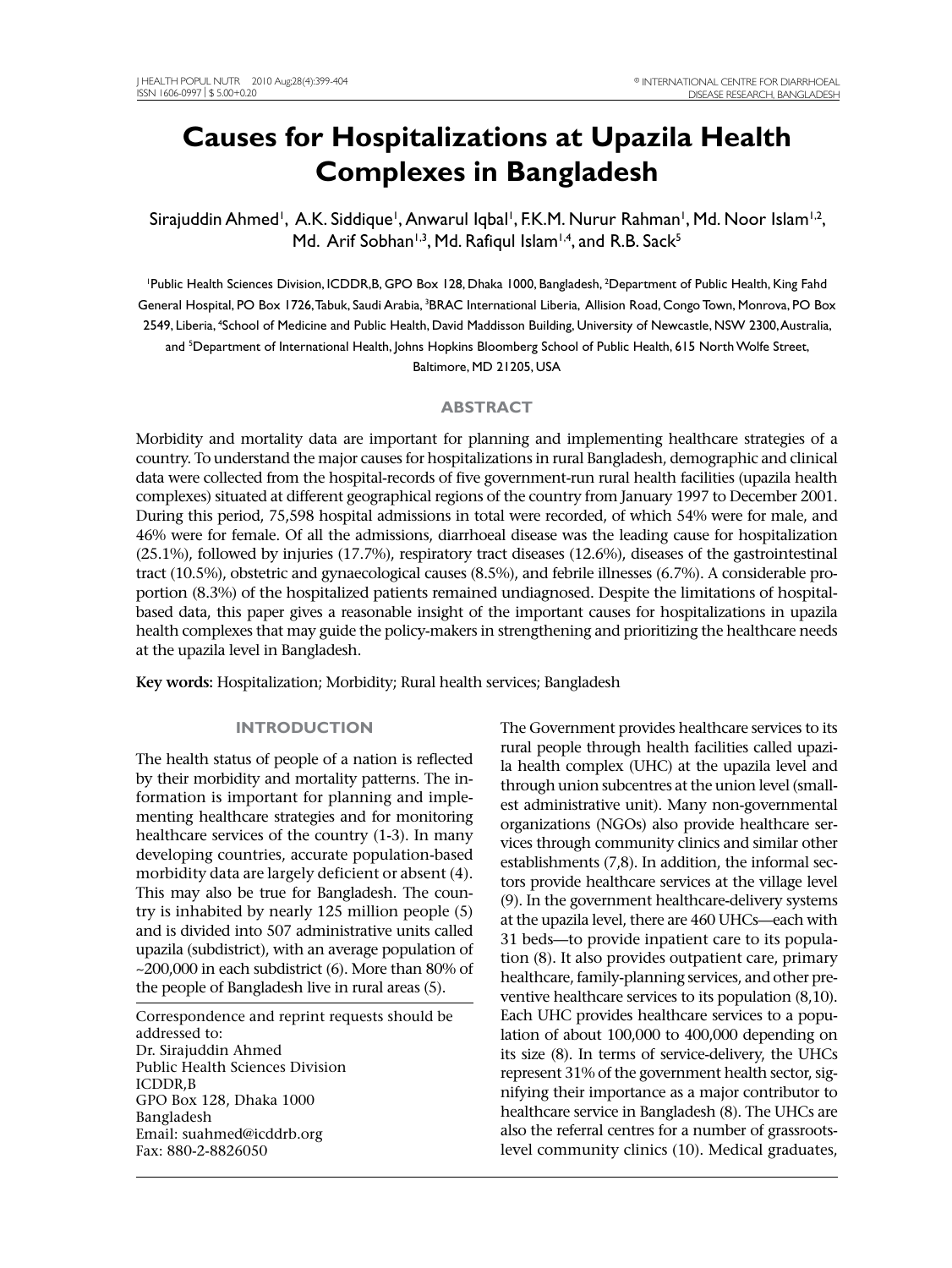along with the paramedics and nurses supported by personnel for laboratory services and supplies, are responsible for healthcare services provided by the UHC (10).

Each UHC follows a disease-reporting system as recommended by the Ministry of Health and Family Welfare, Government of Bangladesh. In the absence of adequate diagnostic facilities, clinical evaluations of patients conducted by the attending physicians are the mainstay of diagnosis of illness. However, information collected by the system is not very often analyzed for useful purpose. Therefore, very little information is available on the major causes for hospitalizations at the UHCs in Bangladesh for the policy-makers to prioritize the healthcare needs at the upazila level.

In most communications, we have morbidity data that are derived either by a community survey or by a survey on outdoor patients attending the health facilities. In this paper, we have attempted to understand the major causes for hospitalizations in different age-groups and in both male and female in rural health facilities to guide the policy-makers in strengthening and prioritizing healthcare needs at the upazila level that would benefit the rural community in Bangladesh.

## **MATERIALS AND METHODS**

During January 1997–December 2001, while conducting cholera surveillance at five UHCs, surveillance physicians from the Epidemic Control Preparedness Unit of ICDDR,B (International Centre for Diarrhoeal Disease Research, Bangladesh) collected data from hospital-registers on all hospitalized patients. The different locations of the upazilas (subdistricts) are shown in Figure 1. Data collected included demographic information and clinical diagnosis made by the attending physician. Data collected were later entered into a microcomputer and validated by double entry and logical checks. The compiled data of categorized causes for hospitalizations presented in this study are essentially similar to those of the disease-reporting system available at the UHC. We followed the age-group classifications that were in use at the UHCs for reporting different illnesses to the district level during the above time period. The differences in the proportion of different causes for hospitalizations between two groups were done by the chi-square test.

#### **RESULTS**

In total, 75,598 hospital admissions were recorded in five UHCs during the five-year period (1997-



As injuries are rapidly becoming the leading cause of morbidity among the people not only in developed countries but also in developing countries, we analyzed the injury cases (Table 2) and found that assaults of all types accounted for the majority (69%) of the admissions from injuries while 9%



2001). The annual hospitalization rate was 7.7 per 1,000 people (range 4-14 per 1,000 people per year). Of the total number of hospitalizations, 54% were male, and 46% were female. More than onethird of the admissions were from the union where the health facility is situated. This observation was consistent for all the five UHCs.

The causes for hospital admissions in broad categories are shown in Table 1. Of all the causes, diarrhoeal disease was the leading cause for hospitalization (25.1%), followed by injuries (17.7%), respiratory tract diseases (12.6%), diseases of the gastrointestinal tract (10.5%), obstetric and gynaecological causes (8.5%), and febrile illnesses (6.7%). Over 8% of the hospitalized patients, however, remained undiagnosed. Since obstetric and gynaecological causes are strictly limited to female hospitalizations, we restricted our subsequent analysis for the remaining five major causes that together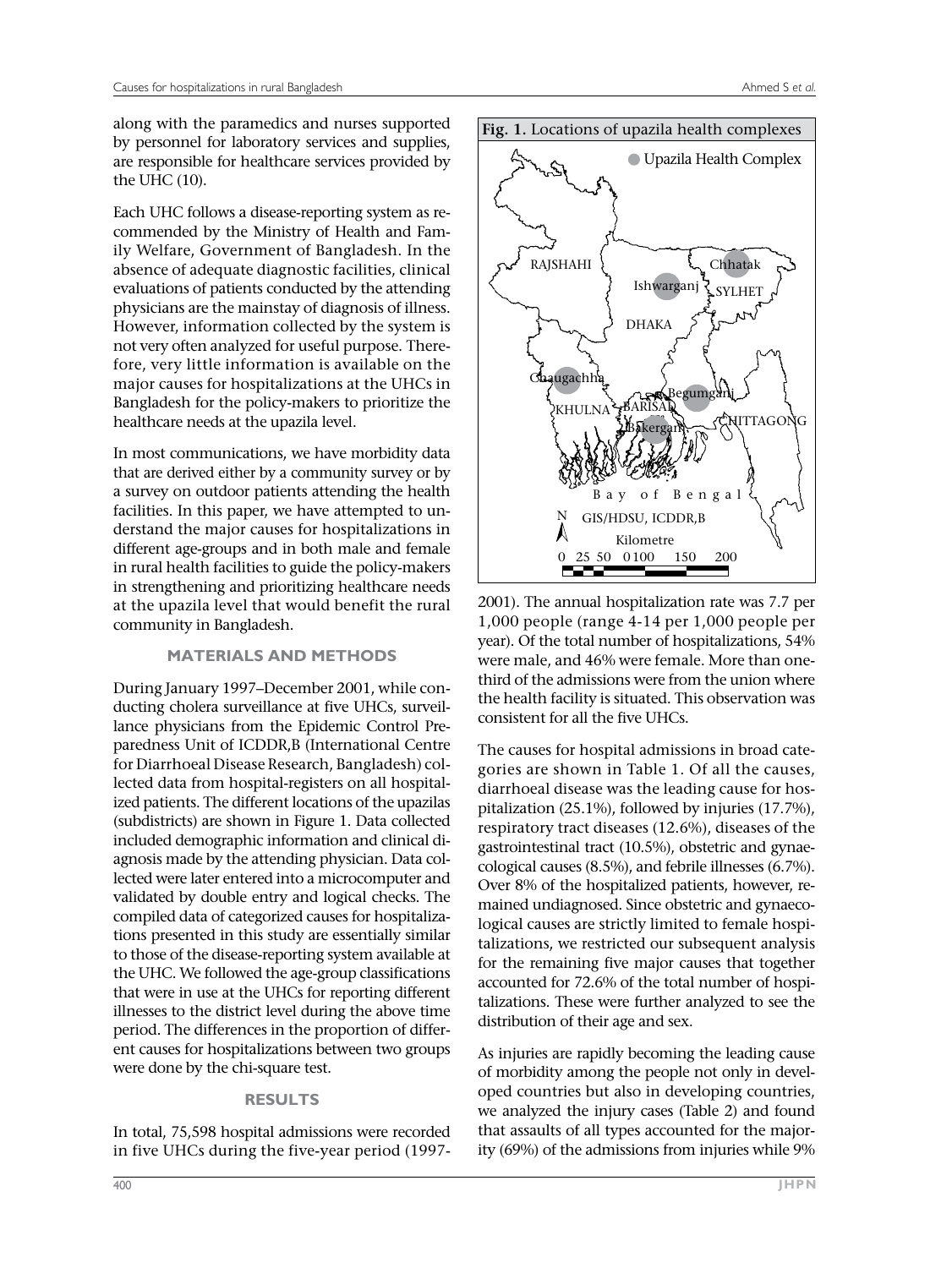| Table 1. Distribution of hospitalized patients by                |                              |      |  |  |  |
|------------------------------------------------------------------|------------------------------|------|--|--|--|
| type of illness in 5 rural hospitals of<br>Bangladesh, 1997-2001 |                              |      |  |  |  |
|                                                                  |                              |      |  |  |  |
| Type of disease                                                  | No. of cases<br>$(n=75,598)$ | $\%$ |  |  |  |
| Diarrhoeal diseases                                              | 18,999                       | 25.1 |  |  |  |
| Injury                                                           | 13,369                       | 17.7 |  |  |  |
| Diseases of the respi-                                           |                              |      |  |  |  |
| ratory tract                                                     | 9,549                        | 12.6 |  |  |  |
| Diseases of the gastro-                                          |                              |      |  |  |  |
| intestinal tract                                                 | 7,911                        | 10.5 |  |  |  |
| Obstetric and gynaeco-                                           |                              |      |  |  |  |
| logical causes                                                   | 64,31                        | 8.5  |  |  |  |
| Undiagnosed                                                      | 6,282                        | 8.3  |  |  |  |
| <b>Febrile illnesses</b>                                         | 5,076                        | 6.7  |  |  |  |
| Surgical causes                                                  | 1,397                        | 1.8  |  |  |  |
| Diseases of the cardio-                                          |                              |      |  |  |  |
| vascular system                                                  | 1,374                        | 1.8  |  |  |  |
| Diseases of the renal                                            |                              |      |  |  |  |
| system                                                           | 1,245                        | 1.6  |  |  |  |
| Diseases of the nervous                                          |                              |      |  |  |  |
| system                                                           | 1,171                        | 1.5  |  |  |  |
| Communicable diseases                                            | 751                          | 1.0  |  |  |  |
| Intestinal parasitic                                             |                              |      |  |  |  |
| diseases                                                         | 641                          | 0.8  |  |  |  |
| Nutritional deficiency                                           | 530                          | 0.7  |  |  |  |
| Metabolic diseases                                               | 383                          | 0.5  |  |  |  |
| Others                                                           | 489                          | 0.6  |  |  |  |

| Table 2. Distribution of hospitalized injury cases in |              |      |  |  |
|-------------------------------------------------------|--------------|------|--|--|
| 5 rural hospitals of Bangladesh, 1997-2001            |              |      |  |  |
| Type of injury                                        | No.          | $\%$ |  |  |
|                                                       | $(n=13,369)$ |      |  |  |
| Assault                                               | 9,221        | 69.0 |  |  |
| Road traffic accident                                 | 120          | 9.0  |  |  |
| Others                                                | 2.948        | 22.0 |  |  |

of the admissions due to injuries were due to road traffic accidents. A number of other injuries, such as suicides, poisoning, drowning, domestic falls, animal and insect bites were responsible for 22% of the admission due to injuries.

Table 3 shows the distribution of patients hospitalized due to the five leading causes in different age-groups. In children aged less than five years, diarrhoeal (50.9%) and respiratory diseases (41.5%) accounted for 92.4% of all the leading causes for admissions in this age-group. Among the older children (5-14 years), diarrhoeal diseases alone accounted for almost 50% of the hospitalizations. The remaining cases were due to other four causes

(Table 3). In contrast, admissions due to injuries in the age-group of 15-45 years accounted for 41.4% of the admissions while diarrhoeal diseases and diseases of the gastrointestinal tract each accounted for slightly over 22% of the admissions in this age-group. Febrile illnesses accounted for 10.4% of all the admissions in this age-group. In the agegroup of over 45 years, 31.7% of all the admissions were due to injuries while diarrhoeal diseases and diseases of the gastrointestinal tract accounted for 22.7% and 22% of the admissions respectively. Admissions due to respiratory diseases and febrile illnesses accounted for 12.8% and 10.8% respectively in this age-group.

The distribution of the leading causes for hospitalizations by gender is shown in Figure 2. The proportion of hospitalizations due to injuries and respiratory diseases was significantly higher  $(p<0.001)$ among males than among females. In contrast, the proportion of hospitalizations due to diarrhoea and other gastrointestinal diseases was significantly higher (p<0.001) among females. There was no significant difference in the proportion of hospitalizations due to febrile illnesses between males and females.

## **DISCUSSION**

The findings showed that diarrhoeal diseases continue to be the leading cause for hospitalizations in rural areas; watery diarrhoea and acute respiratory infection (ARI) were the two major causes for hospitalizations in children aged less than five years; injuries requiring hospitalizations have become a major public-health concern, especially among the adult rural population (aged 15 years and above); and a high proportion of hospitalized patients remains undiagnosed.

In recent times, there has been a considerable decline in mortality due to diarrhoeal diseases in Bangladesh (8,11-12). However, morbidity due to the disease remains still high (13) that leads to the increased need for hospitalization compared to other diseases as has been revealed through this study. The delivery of message, particularly in the rural community, that diarrhoea is a life-threatening disease and, in severe form, may quickly cause deaths if not treated may explain the higher proportion of hospitalizations due to the disease.

Several factors, such as improvement in primary healthcare services, high coverage of Expanded Programme on Immunization (EPI), widespread use of oral rehydration solution, and improvement in wa-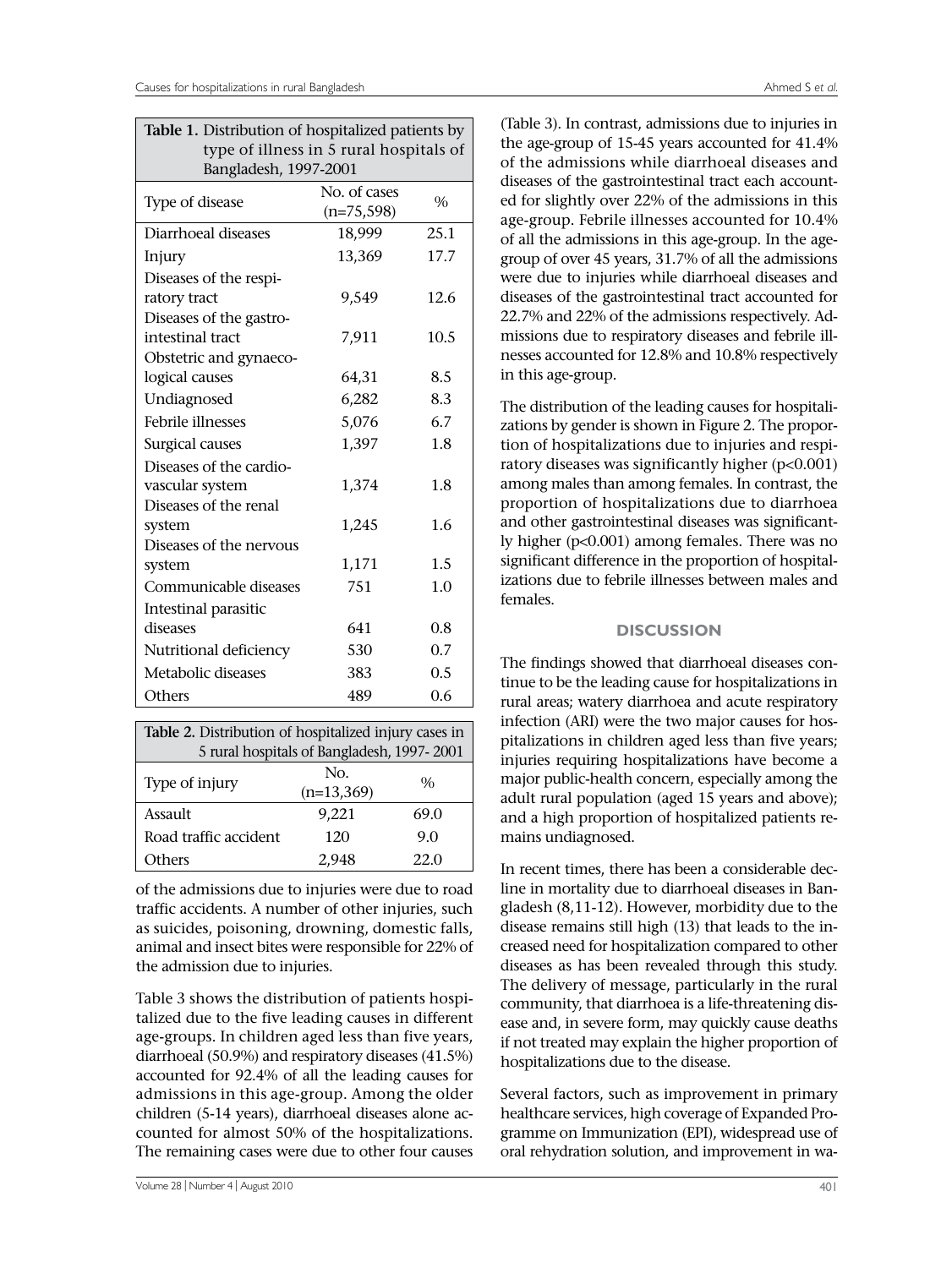| Table 3. Percent distribution of hospitalized patients by age-group and 5 leading causes of illness in 5<br>rural hospitals of Bangladesh, 1997-2001 |              |             |              |             |  |  |
|------------------------------------------------------------------------------------------------------------------------------------------------------|--------------|-------------|--------------|-------------|--|--|
|                                                                                                                                                      | <5 years     | 5-14 years  | 15-45 years  | >45 years   |  |  |
| Type of disease                                                                                                                                      | $(n=17,815)$ | $(n=6,814)$ | $(n=23,746)$ | $(n=6,529)$ |  |  |
| Diarrhoeal diseases                                                                                                                                  | 50.9         | 49.9        | 22.4         | 22.7        |  |  |
| Watery diarrhoea                                                                                                                                     | 49.9         | 47.9        | 21.2         | 21.5        |  |  |
| Dysentery                                                                                                                                            | 1.0          | 1.9         | 1.2          | 1.2         |  |  |
| <b>Injuries</b>                                                                                                                                      | 2.3          | 16.6        | 41.4         | 31.7        |  |  |
| Assault                                                                                                                                              | 0.5          | 5.8         | 29.8         | 26.8        |  |  |
| Road traffic accident                                                                                                                                | 0.2          | 3.0         | 3.7          | 3.5         |  |  |
| Others                                                                                                                                               | 1.6          | 7.8         | 7.9          | 1.4         |  |  |
| Respiratory diseases                                                                                                                                 | 41.5         | 6.9         | 3.7          | 12.8        |  |  |
| Pneumonia                                                                                                                                            | 18.0         | 1.7         | 0.3          | 0.7         |  |  |
| Acute respiratory infection                                                                                                                          | 22.3         | 2.6         | 0.3          | 0.3         |  |  |
| Tuberculosis                                                                                                                                         | 0.02         | 0.03        | 0.2          | 0.2         |  |  |
| Chronic obstructive pulmonary diseases                                                                                                               | 0.7          | 1.3         | 1.5          | 6.7         |  |  |
| Respiratory tract infection                                                                                                                          | 0.5          | 1.0         | 1.3          | 3.1         |  |  |
| Others                                                                                                                                               | 0.1          | 0.3         | 0.2          | 1.8         |  |  |
| Gastrointestinal tract diseases                                                                                                                      | 1.9          | 14.2        | 22.1         | 22.0        |  |  |
| Peptic ulcer diseases                                                                                                                                | 0.1          | 0.6         | 5.0          | 5.0         |  |  |
| Abdominal pain                                                                                                                                       | 1.8          | 13.4        | 16.6         | 18.1        |  |  |
| Others                                                                                                                                               | 0.1          | 0.2         | 0.4          | 0.5         |  |  |
| Febrile illnesses                                                                                                                                    | 3.4          | 12.4        | 10.4         | 10.8        |  |  |
| Fever without definite diagnosis                                                                                                                     | 3.2          | 10.6        | 8.5          | 8.8         |  |  |
| <b>Enteric fever</b>                                                                                                                                 | 0.1          | 1.6         | 1.7          | 1.2         |  |  |
| Malaria                                                                                                                                              | 0.03         | 0.13        | 0.15         | 0.2         |  |  |



ter and sanitation conditions, have contributed to a marked reduction in deaths of infants and children due to two major causes—diarrhoea and respiratory infection (14). This information led us to think that morbidity due to the above two diseases has also

decreased. In contrast, we have observed that more than 90% of the admissions among children aged less than five years were due to watery diarrhoea and ARI, reflecting the fact that they still remain as major causes of childhood morbidity, particularly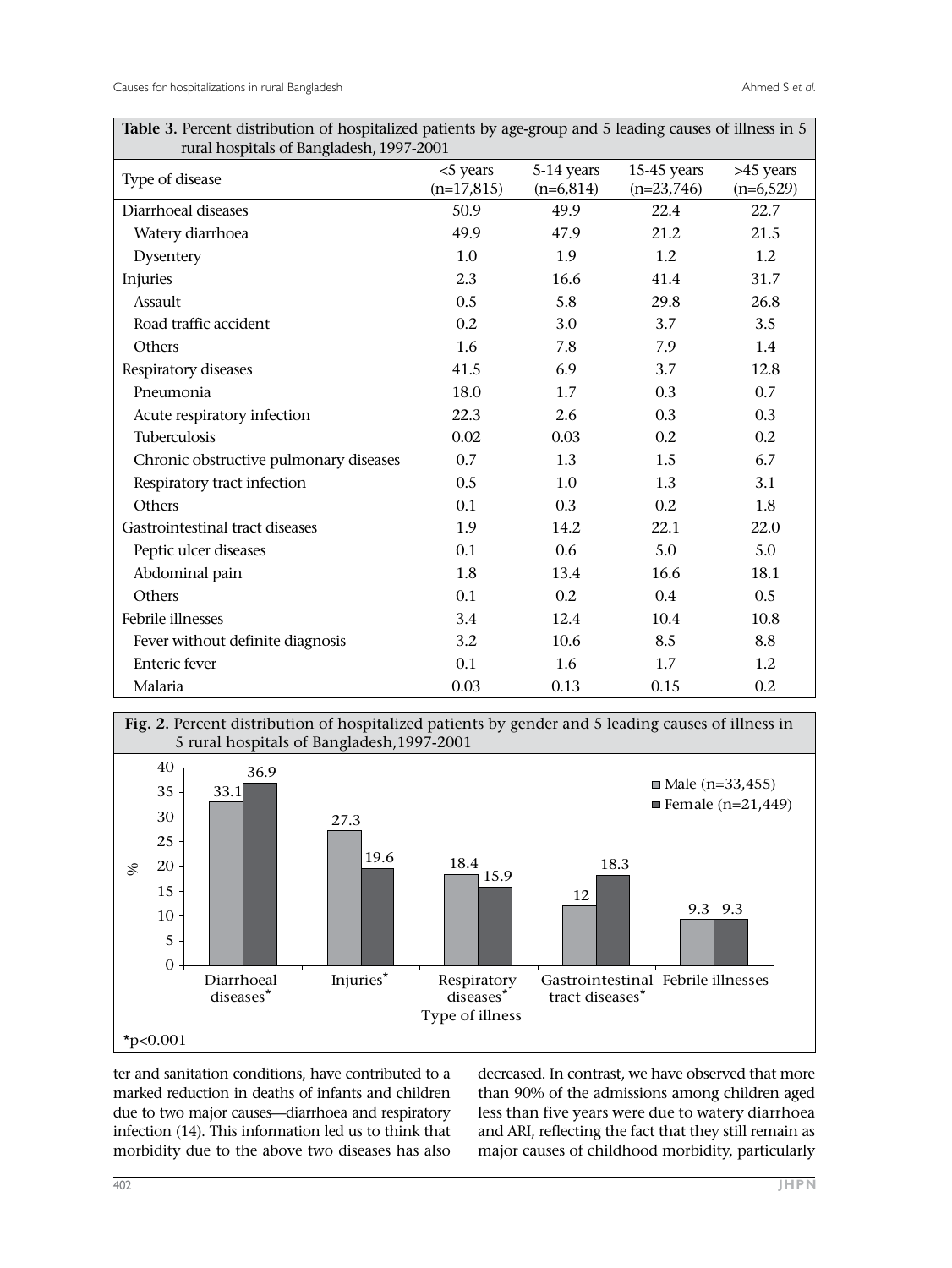in rural areas. This observation is consistent with the findings documented in a report of the World Health Organization (13).

Morbidity, mortality, disabilities, and socioeconomic burden due to injuries, such as road traffic accidents, burns, poisoning, suicides, and assaults, have become the major public-health issues in countries of the South-East Asia region (13). In this paper, injuries were the second most common cause for hospitalizations, indicating that this health problem is rapidly becoming the leading cause of morbidity among the people not only in developed countries but also in developing countries. The rate of hospitalization (17.7%) due to injuries of all types during the period is consistent with the findings of a hospital-based study in Bangladesh where 20% of all admissions were due to injuries (15).

The reason for such a high rate of hospitalization in rural areas due to injuries is not clearly understood. We have shown that assaults were the leading cause (69%) for hospitalization due to injuries. It is known that, in rural areas of Bangladesh, the assault cases are largely associated with dispute over ownership and demarcations of land. This implication may have influenced the observed proportion of hospitalization due to injuries. However, this notion could only be clarified by a further study.

A considerable proportion (8.3%) of the admissions remained undiagnosed. This could probably be due to the lack of having adequate laboratory facilities at the rural health centres (16). Hospitalizations due to surgical causes, cardiovascular diseases, and diseases of the renal system and nervous system were only 6.7% of the total number of admissions, and again, this could be linked to inadequate diagnostic and treatment facilities at the health centres. This inadequacy at the health facilities could also be responsible for the lower rate of hospitalizations due to diseases, such as tuberculosis, enteric fever, malaria, and nutrient deficiency disorders that are common in Bangladesh.

The annual hospitalization rate in the healthcare facilities was 7.7 per 1,000 people, and more than one-third of the hospitalizations were from the area where the health facilities are situated. Since we do not have the information to explain this low annual hospitalization rate, factors, such as distance of the health facilities from the place of living and the expense associated, along with the cost of healthcare services (17-20), could be responsible for this. The shortage of essential drugs and unavailability of adequate diagnostic procedures could also be responsible for such a low hospitalization rate (16). Inequality in access to healthcare services between the rich and the poor may also explain this situation (8).

Results of studies in different countries have demonstrated gender inequalities in accessing to healthcare services (12,21-22). In Bangladesh, women are less privileged in terms of access to healthcare services than men, especially when they are subjected to violence leading to physical injuries (8). However, the reasons for the observed significant difference in hospital admissions due to the five major causes between males and females were not explored

#### **Limitations**

Hospital-based data have some limitations that are more commonly encountered in resource-poor settings, and all these could have affected our study findings. In most cases, the healthcare services provided by the Government in rural areas are being underused for various reasons. Often there is lack of adequate information, and these are of poor quality. Further, lack of adequate diagnostic tools at the upazila health facilities might be responsible for missing more specific diagnosis of the diseases.

#### **Conclusions**

Despite the limitations, this paper gives an insight of the important causes for hospitalizations in the UHCs. In course of time when there is widespread use of microcomputers, the individual UHCs will be able to analyze their data on admitted patients in a more systematic way to aid in the planning and evaluation of their services. However, the information provided here is expected to help the policy-makers take necessary measures in strengthening and prioritizing the healthcare needs at the upazila health facilities in Bangladesh.

## **ACKNOWLEDGEMENTS**

The study was partially funded by the National Institutes of Health (Grant No. IROI A139129-01A1). ICDDR,B is supported by donor countries and agencies, which provide unrestricted support for its operation and research. Current donors providing unrestricted support include the Australian Agency for International Development (AusAID), Government of the People's Republic of Bangladesh, Canadian International Development Agency (CIDA), Embassy of the Kingdom of The Netherlands (EKN), Swedish International Development Cooperative Agency (Sida), and the Department for International